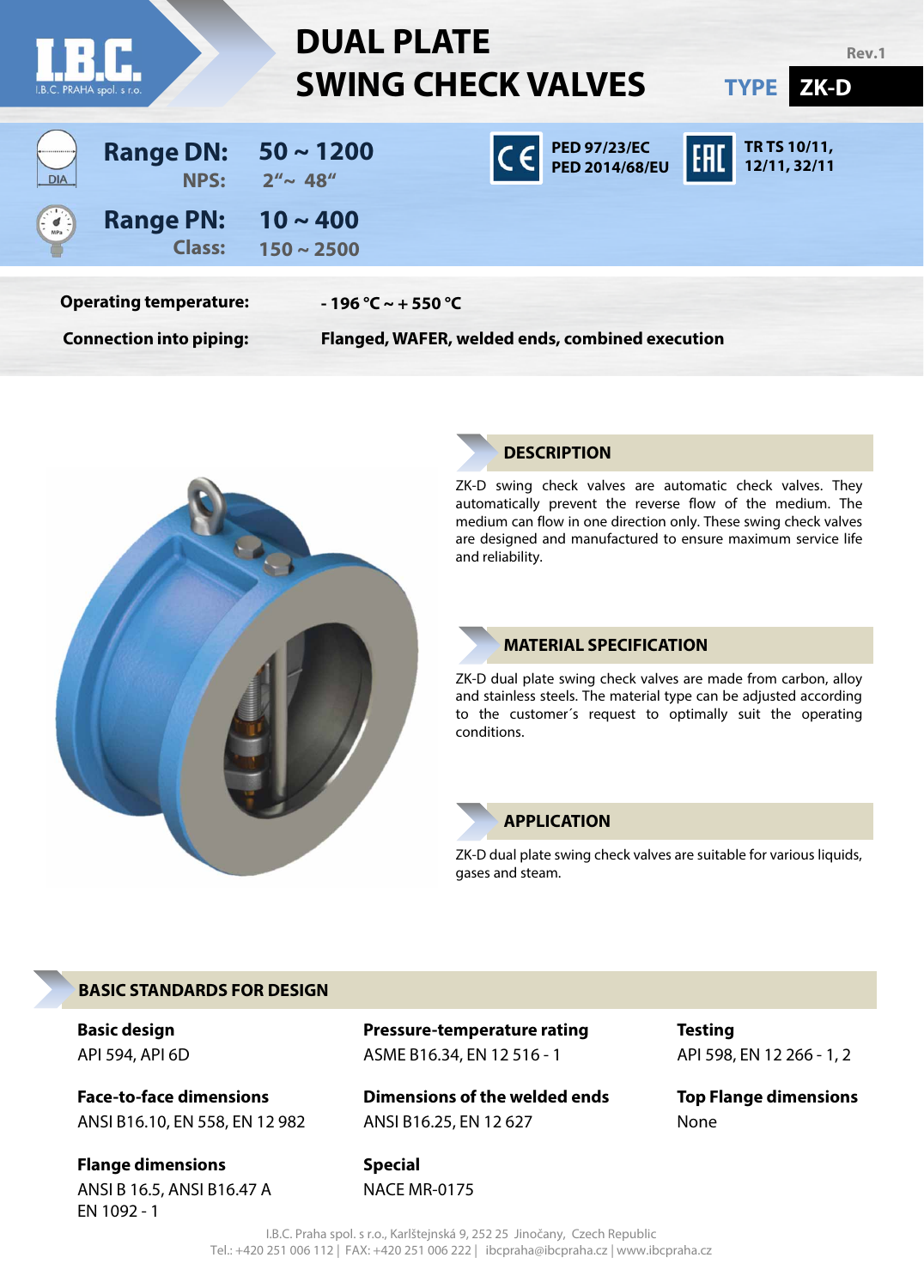### **MATERIAL SPECIFICATION**



| <b>ITEM</b>    | <b>NAME</b>                           |                                                                  |                                                                       | <b>MATERIAL</b>        |                                         |                                                              |
|----------------|---------------------------------------|------------------------------------------------------------------|-----------------------------------------------------------------------|------------------------|-----------------------------------------|--------------------------------------------------------------|
| $\overline{1}$ | <b>BODY</b>                           | <b>A216 WCB</b>                                                  | A217 WC6<br>A217 WC9<br>A217 C12                                      | A350 LF2               | <b>A352 LCC</b>                         | A351 CF8<br>A351 CF8M                                        |
| $\overline{2}$ | <b>DISC</b>                           | A351 CF8M<br>A217 Gr. CA15                                       | A351 CF8M<br>A217 Gr. CA15                                            | A351 CF8M              | <b>A351 CF8M</b>                        | A351 CF8M                                                    |
| 3              | <b>BODY SEAT</b>                      | <b>A216 WCB</b><br><b>VITON A</b><br>surfacing Stellit<br>410 SS | A217 WC6<br>A217 WC9<br>A217 C12<br><b>EPDM</b><br>Hasteloy<br>410 SS | A350 LF2               | A352 LCC<br>Buna N<br>surfacing Stellit | A351 CF8<br>A351 CF8M<br><b>VITON A</b><br>surfacing Stellit |
| $\overline{4}$ | <b>SUPPORT</b><br><b>TRUNNION</b>     | 316 SS<br>410 SS                                                 | SS304                                                                 | 316 SS                 | 316 SS                                  | 316 SS                                                       |
| 5              | <b>RESTRAINING</b><br><b>TRUNNION</b> | 316 SS<br>410 SS                                                 | <b>SS304</b>                                                          | 316 SS                 | 316 SS                                  | 316 SS                                                       |
| 6              | <b>LOWER</b><br><b>BRACKET</b>        | 316 SS<br>410 SS                                                 | <b>SS304</b>                                                          | 316 SS                 | 316 SS                                  | 316 SS                                                       |
| $\overline{7}$ | <b>UPPER BRACKET</b>                  | 316 SS<br>410 SS                                                 | <b>SS304</b>                                                          | <b>16 SS</b>           | 316 SS                                  | 316 SS                                                       |
| 8              | <b>SPRING</b>                         | <b>INCONEL X - 750</b>                                           | <b>INCONEL X - 750</b>                                                | <b>INCONEL X - 750</b> | INCONEL $X - 750$                       | <b>INCONEL X - 750</b>                                       |

I.B.C. Praha spol. s r.o., Karlštejnská 9, 252 25 Jinočany, Czech Republic Tel.: +420 251 006 112 | FAX: +420 251 006 222 | ibcpraha@ibcpraha.cz | www.ibcpraha.cz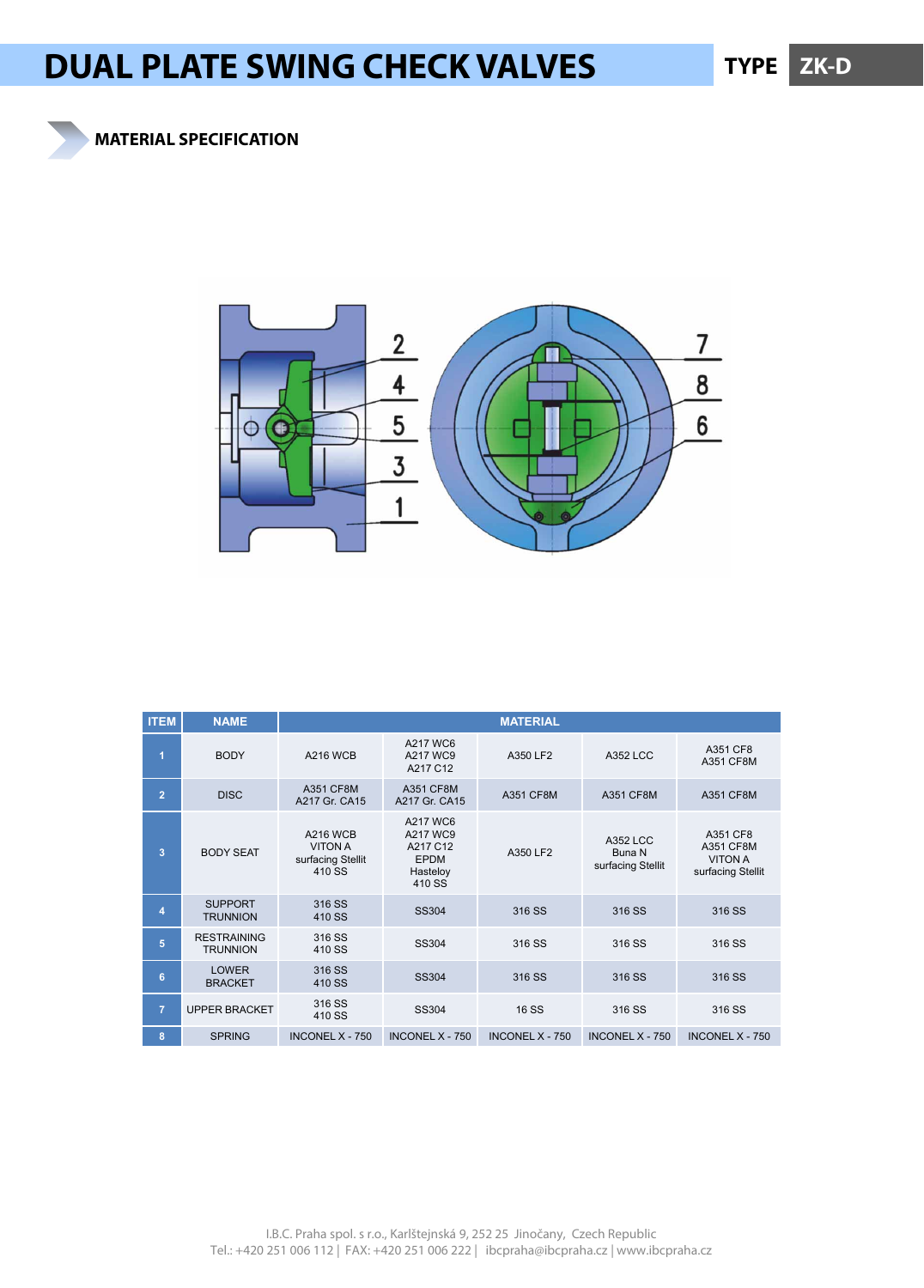



|           |      | PN 10, PN 16 |     |                | <b>PN 25</b> |      |     |                |     | <b>PN 40</b> |     |     |     | <b>PN 63</b> |     |                | <b>PN 100</b> |     |     |                |  |
|-----------|------|--------------|-----|----------------|--------------|------|-----|----------------|-----|--------------|-----|-----|-----|--------------|-----|----------------|---------------|-----|-----|----------------|--|
| <b>DN</b> | A    | D            |     | KG             | A            | D    | A   | D              |     | KG           | A   | D   |     | KG           | A   | D              |               | KG  |     |                |  |
| 50        | 108  | 56           | 60  | $\overline{2}$ | 108          | 56   | 60  | 2              | 108 | 58           | 60  | 3   | 114 | 58           | 60  | $\overline{4}$ | 120           | 58  | 60  | 5              |  |
| 65        | 128  | 73           | 67  | 3              | 128          | 73   | 67  | 3              | 128 | 73           | 67  | 4   | 138 | 73           | 67  | 5              | 144           | 73  | 67  | $\overline{7}$ |  |
| 80        | 142  | 88           | 73  | $\overline{4}$ | 142          | 88   | 73  | $\overline{4}$ | 142 | 88           | 73  | 6   | 148 | 88           | 73  | $\overline{7}$ | 154           | 88  | 73  | 10             |  |
| 100       | 162  | 108          | 73  | 6              | 168          | 108  | 73  | 6              | 168 | 108          | 73  | 8   | 174 | 108          | 79  | 10             | 181           | 108 | 79  | 12             |  |
| 125       | 192  | 132          | 86  | 8              | 194          | 32   | 86  | 8              | 194 | 132          | 86  | 13  | 211 | 132          | 105 | 16             | 218           | 132 | 105 | 19             |  |
| 150       | 218  | 160          | 98  | 13             | 224          | 160  | 98  | 14             | 224 | 160          | 98  | 16  | 248 | 162          | 136 | 20             | 258           | 162 | 136 | 25             |  |
| 200       | 273  | 210          | 127 | 25             | 284          | 210  | 127 | 27             | 291 | 210          | 127 | 28  | 310 | 212          | 165 | 38             | 324           | 212 | 165 | 56             |  |
| 250       | 328  | 266          | 146 | 39             | 341          | 266  | 146 | 42             | 353 | 266          | 146 | 49  | 362 | 266          | 213 | 62             | 392           | 266 | 213 | 94             |  |
| 300       | 378  | 310          | 181 | 64             | 401          | 310  | 181 | 54             | 418 | 310          | 181 | 76  | 422 | 310          | 229 | 100            | 456           | 312 | 229 | 142            |  |
| 350       | 438  | 355          | 184 | 85             | 458          | 355  | 184 | 86             | 475 | 355          | 222 | 114 | 487 | 355          | 273 | 160            | 510           | 355 | 273 | 230            |  |
| 400       | 489  | 405          | 191 | 114            | 515          | 405  | 191 | 120            | 547 | 405          | 232 | 190 | 541 | 405          | 305 | 260            | 570           | 405 | 305 | 366            |  |
| 450       | 539  | 455          | 203 | 138            | 565          | 455  | 203 | 148            | 572 | 455          | 264 | 200 |     |              |     |                |               |     |     |                |  |
| 500       | 594  | 505          | 219 | 161            | 622          | 505  | 219 | 165            | 626 | 505          | 292 | 260 |     |              |     |                |               |     |     |                |  |
| 600       | 696  | 605          | 222 | 250            | 732          | 605  | 222 | 290            | 745 | 608          | 318 | 404 |     |              |     |                |               |     |     |                |  |
| 700       | 811  | 700          | 305 | 370            | 831          | 700  | 305 | 400            |     |              |     |     |     |              |     |                |               |     |     |                |  |
| 800       | 918  | 800          | 305 | 540            | 942          | 800  | 305 | 580            |     |              |     |     |     |              |     |                |               |     |     |                |  |
| 900       | 1018 | 903          | 368 | 650            | 1040         | 903  | 368 | 660            |     |              |     |     |     |              |     |                |               |     |     |                |  |
| 1000      | 1124 | 1055         | 432 | 900            | 1155         | 1055 | 432 | 960            |     |              |     |     |     |              |     |                |               |     |     |                |  |
| 1200      | 1340 | 1205         | 524 | 1420           | 1365         | 1205 | 524 | 1510           |     |              |     |     |     |              |     |                |               |     |     |                |  |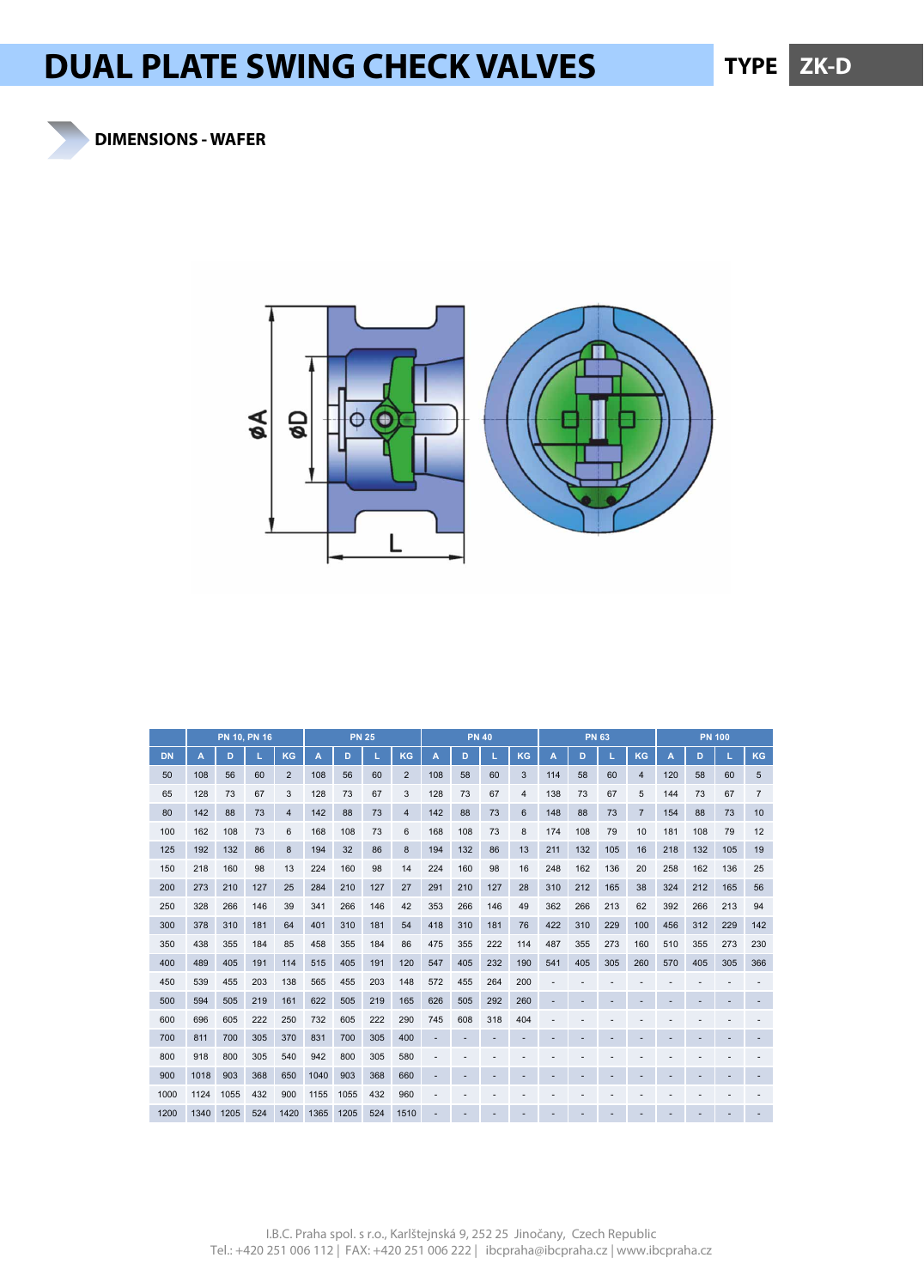**DIMENSIONS - WAFER**

|                | <b>DN</b> | <b>CLASS 150</b> |      |     |                | <b>CLASS 300</b> |      |     |           | <b>CLASS 600</b> |     |     |           | <b>CLASS 900</b> |     |     |           | <b>CLASS 1500</b> |     |     |           | <b>CLASS 2500</b> |     |     |           |
|----------------|-----------|------------------|------|-----|----------------|------------------|------|-----|-----------|------------------|-----|-----|-----------|------------------|-----|-----|-----------|-------------------|-----|-----|-----------|-------------------|-----|-----|-----------|
| <b>NPS</b>     |           | A                | D    |     | <b>KG</b>      | A                | D    |     | <b>KG</b> | A                | D   |     | <b>KG</b> | A                | D   |     | <b>KG</b> | $\overline{A}$    | D   |     | <b>KG</b> | A                 | D   |     | <b>KG</b> |
| $\overline{2}$ | 50        | 103              | 56   | 60  | $\overline{2}$ | 110              | 58   | 60  | 3         | 110              | 58  | 60  | 4         | 140              | 58  | 70  | 8         | 140               | 58  | 70  | 8         | 143               | 48  | 70  | 10        |
| 21/2           | 65        | 122              | 73   | 67  | 3              | 128              | 73   | 67  | 4         | 128              | 73  | 67  | 5         | 162              | 73  | 83  | 11        | 162               | 73  | 83  | 11        | 166               | 58  | 83  | 18        |
| 3              | 80        | 135              | 88   | 73  | 4              | 147              | 88   | 73  | 6         | 147              | 88  | 73  | 8         | 165              | 90  | 83  | 14        | 172               | 90  | 83  | 19        | 194               | 68  | 86  | 26        |
| 4              | 100       | 173              | 108  | 73  | 6              | 179              | 108  | 73  | 8         | 191              | 108 | 79  | 11        | 204              | 108 | 102 | 20        | 207               | 108 | 102 | 26        | 232               | 94  | 105 | 40        |
| 5              | 125       | 195              | 132  | 86  | 8              | 214              | 132  | 86  | 15        | 239              | 136 | 105 | 20        | 245              | 136 | 110 | 30        | 252               | 136 | 110 | 51        | 277               | 106 | 110 | 59        |
| 6              | 150       | 220              | 160  | 98  | 13             | 249              | 160  | 98  | 18        | 264              | 162 | 136 | 26        | 286              | 162 | 159 | 45        | 280               | 162 | 159 | 68        | 315               | 162 | 159 | 90        |
| 8              | 200       | 277              | 210  | 127 | 25             | 305              | 210  | 127 | 31        | 318              | 212 | 165 | 55        | 356              | 212 | 206 | 84        | 350               | 212 | 206 | 130       | 385               | 186 | 206 | 150       |
| 10             | 250       | 337              | 266  | 146 | 39             | 359              | 266  | 146 | 51        | 398              | 266 | 213 | 103       | 432              | 266 | 241 | 145       | 433               | 266 | 248 | 210       | 474               | 232 | 254 | 240       |
| 12             | 300       | 407              | 310  | 181 | 64             | 420              | 310  | 181 | 83        | 455              | 312 | 229 | 140       | 495              | 312 | 292 | 220       | 518               | 312 | 305 | 384       | 547               | 272 | 305 | 440       |
| 14             | 350       | 448              | 355  | 184 | 85             | 483              | 355  | 222 | 117       | 490              | 355 | 273 | 223       | 518              | 355 | 356 | 350       | 576               | 355 | 356 | 550       |                   |     |     |           |
| 16             | 400       | 512              | 405  | 191 | 114            | 537              | 405  | 232 | 190       | 562              | 400 | 305 | 360       | 572              | 400 | 384 | 470       | 639               | 400 | 384 | 635       |                   |     |     |           |
| 18             | 450       | 547              | 455  | 203 | 138            | 594              | 455  | 264 | 200       | 610              | 450 | 362 | 395       | 635              | 450 | 451 | 605       |                   |     |     |           |                   |     |     |           |
| 20             | 500       | 604              | 505  | 219 | 163            | 652              | 505  | 292 | 265       | 680              | 500 | 368 | 518       | 695              | 496 | 451 | 820       |                   |     |     |           |                   |     |     |           |
| 24             | 600       | 715              | 605  | 222 | 285            | 772              | 608  | 318 | 410       | 786              | 600 | 438 | 836       | 835              | 600 | 495 | 1050      |                   |     |     |           |                   |     |     |           |
| 28             | 700       | 773              | 700  | 305 | 380            |                  |      |     |           |                  |     |     |           |                  |     |     |           |                   |     |     |           |                   |     |     |           |
| 30             | 750       | 824              | 750  | 305 | 425            | 882              | 740  | 368 | 660       |                  |     |     |           |                  |     |     |           |                   |     |     |           |                   |     |     |           |
| 32             | 800       | 878              | 800  | 305 | 560            |                  |      |     |           |                  |     |     |           |                  |     |     |           |                   |     |     |           |                   |     |     |           |
| 36             | 900       | 983              | 910  | 368 | 640            | 1044             | 880  | 483 | 1020      |                  |     |     |           |                  |     |     |           |                   |     |     |           |                   |     |     |           |
| 40             | 1000      | 1089             | 1010 | 419 | 870            | 1108             | 950  | 546 | 1348      |                  |     |     |           |                  |     |     |           |                   |     |     |           |                   |     |     |           |
| 42             | 1050      | 1142             | 1055 | 432 | 960            | 1196             | 1045 | 568 | 1540      |                  |     |     |           |                  |     |     |           |                   |     |     |           |                   |     |     |           |
| 48             | 1200      | 1302             | 1205 | 524 | 1400           | 1365             | 1190 | 629 | 2260      |                  |     |     |           |                  |     |     |           |                   |     |     |           |                   |     |     |           |



LUG TYPE FLANGE MOUNTED TYPE

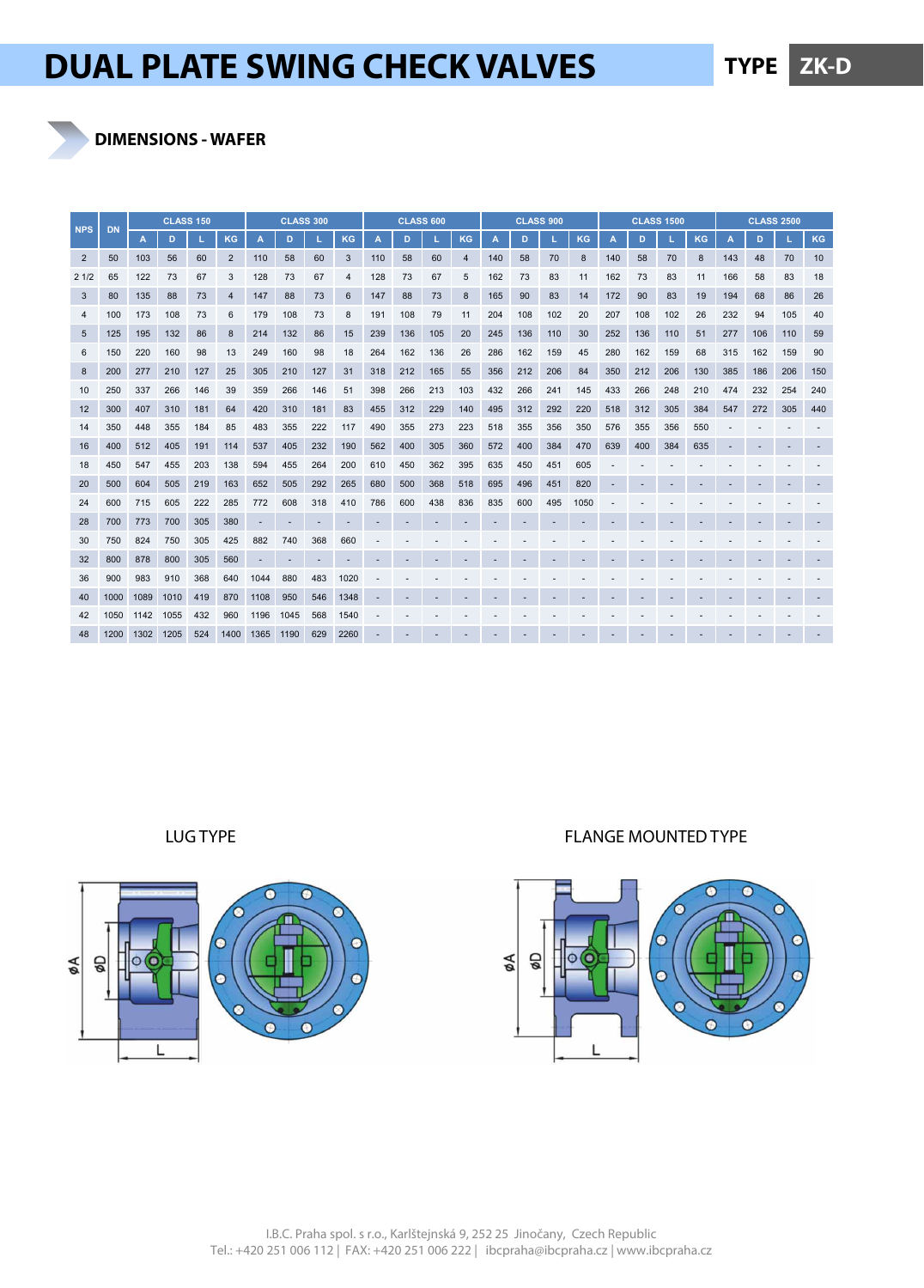### **DIMENSIONS - LUG type**

| <b>NPS</b>     | <b>DN</b> |      | <b>CLASS 150</b> |     |      | <b>CLASS 300</b> |      |     |      |      | <b>CLASS 600</b> |     |           | <b>CLASS 900</b> |     |     |      |      | <b>CLASS 1500</b> |     |      | <b>CLASS 2500</b> |     |     |     |
|----------------|-----------|------|------------------|-----|------|------------------|------|-----|------|------|------------------|-----|-----------|------------------|-----|-----|------|------|-------------------|-----|------|-------------------|-----|-----|-----|
|                |           | А    | D                |     | KG   |                  | D    |     | KG   | А    | D                |     | <b>KG</b> | А                | D   |     | KG   | А    | D                 |     | KG   |                   | D   |     | KG  |
| 2              | 50        | 152  | 57               | 60  |      | 165              | 57   | 60  | 8    | 165  | 57               | 60  | 8         | 216              | 57  | 70  | 16   | 216  | 57                | 70  | 16   | 235               | 57  | 70  | 19  |
| 3              | 80        | 191  | 87               | 73  | 12   | 210              | 87   | 73  | 14   | 210  | 87               | 73  | 14        | 241              | 87  | 83  | 25   | 267  | 87                | 83  | 29   | 305               | 87  | 86  | 38  |
| $\overline{4}$ | 100       | 229  | 113              | 73  | 19   | 254              | 113  | 73  | 23   | 273  | 113              | 79  | 30        | 292              | 113 | 102 | 45   | 311  | 113               | 102 | 51   | 356               | 113 | 108 | 69  |
| 6              | 150       | 279  | 166              | 98  | 32   | 318              | 166  | 98  | 45   | 356  | 166              | 137 | 81        | 381              | 166 | 159 | 115  | 394  | 166               | 159 | 119  | 483               | 166 | 159 | 184 |
| 8              | 200       | 343  | 207              | 127 | 63   | 381              | 207  | 127 | 78   | 419  | 207              | 165 | 134       | 470              | 207 | 210 | 217  | 483  | 207               | 210 | 283  |                   |     |     |     |
| 10             | 250       | 406  | 260              | 146 | 93   | 445              | 260  | 146 | 115  | 508  | 260              | 213 | 234       | 546              | 260 | 241 | 330  | 584  | 260               | 248 | 361  | 673               | 260 | 254 | 489 |
| 12             | 300       | 483  | 300              | 181 | 170  | 521              | 300  | 181 | 242  | 559  | 300              | 229 | 304       | 610              | 300 | 292 | 509  | 673  | 300               | 305 | 637  | 762               | 300 | 305 | 747 |
| 14             | 350       | 533  | 339              | 184 | 199  | 584              | 339  | 222 | 237  | 603  | 339              | 273 | 571       | 641              | 339 | 356 | 775  | 749  | 339               | 356 | 1097 |                   |     |     |     |
| 16             | 400       | 597  | 387              | 191 | 246  | 648              | 387  | 232 | 489  | 686  | 387              | 305 | 548       | 705              | 387 | 384 | 609  | 826  | 387               | 384 | 1152 |                   |     |     |     |
| 18             | 450       | 635  | 438              | 203 | 290  | 711              | 438  | 264 | 558  | 743  | 438              | 362 | 1078      | 787              | 438 | 451 | 1450 | 914  | 438               | 468 | 1775 |                   |     |     |     |
| 20             | 500       | 699  | 487              | 219 | 348  | 775              | 487  | 292 | 766  | 813  | 487              | 368 | 1297      | 857              | 487 | 451 | 1960 | 984  | 487               | 533 | 2675 |                   |     |     |     |
| 24             | 600       | 813  | 579              | 222 | 396  | 914              | 579  | 318 | 1190 | 940  | 579              | 438 | 1554      | 1041             | 579 | 495 | 2351 | 1168 | 579               | 559 | 3280 |                   |     |     |     |
| 26             | 650       | 870  | 629              | 256 | 1254 | 972              | 629  | 356 | 1542 | 1016 | 629              | 457 | 1766      | 1086             | 629 | 533 | 2479 |      |                   |     |      |                   |     |     |     |
| 28             | 700       | 927  | 680              | 381 | 1276 | 1035             | 680  | 381 | 1395 | 1073 | 680              | 483 | 1827      | 1168             | 680 | 572 | 3021 |      |                   |     |      |                   |     |     |     |
| 30             | 750       | 984  | 735              | 305 | 987  | 1092             | 735  | 368 | 1996 | 1130 | 735              | 505 | 3045      | 1232             | 735 | 635 | 3835 |      |                   |     |      |                   |     |     |     |
| 32             | 800       | 1060 | 787              | 356 | 2925 | 1149             | 787  | 406 | 3428 | 1194 | 787              | 533 | 3655      | 1314             | 787 | 660 | 4265 |      |                   |     |      |                   |     |     |     |
| 36             | 900       | 1168 | 865              | 368 | 1430 | 1270             | 865  | 483 | 2661 | 1314 | 865              | 635 | 5896      |                  |     |     |      |      |                   |     |      |                   |     |     |     |
| 40             | 1000      | 1289 | 987              | 432 | 1386 | 1238             | 987  | 546 | 3827 | 1321 | 987              | 660 | 7862      | 1511             | 987 | 762 | 8328 |      |                   |     |      |                   |     |     |     |
| 42             | 1050      | 1346 | 1062             | 432 | 2377 | 1289             | 1015 | 568 | 5515 | 1403 | 972              | 702 | 6572      |                  |     |     |      |      |                   |     |      |                   |     |     |     |
| 48             | 1200      | 1511 | 1193             | 524 | 4174 | 1467             | 1136 | 629 | 6239 |      |                  |     |           |                  |     |     |      |      |                   |     |      |                   |     |     |     |

#### **DIMENSIONS - FLANGE MOUNTED type**

| <b>DIAMETER</b> |           |      | <b>CLASS 150</b> |     |                |      |      | <b>CLASS 300</b> |      |      | <b>CLASS 600</b> |     |      | <b>CLASS 900</b> |     |     |      |  |
|-----------------|-----------|------|------------------|-----|----------------|------|------|------------------|------|------|------------------|-----|------|------------------|-----|-----|------|--|
| <b>NPS</b>      | <b>DN</b> | A    | D                | L   | KG             | A    | D    |                  | KG   | A    | D.               | ш   | KG   | A                | D   | L.  | KG   |  |
| $\overline{2}$  | 50        | 152  | 60               | 60  | $\overline{7}$ | 165  | 60   | 60               | 9    | 165  | 60               | 60  | 12   | 216              | 60  | 70  | 16   |  |
| 21/2            | 65        | 178  | 73               | 67  | 11             | 191  | 73   | 67               | 14   |      |                  |     | ٠    |                  |     |     |      |  |
| 3               | 80        | 190  | 73               | 73  | 14             | 210  | 74   | 73               | 20   | 210  | 74               | 73  | 25   | 241              | 74  | 83  | 40   |  |
| $\overline{4}$  | 100       | 229  | 114              | 73  | 20             | 254  | 114  | 73               | 31   | 273  | 114              | 79  | 46   | 292              | 114 | 102 | 64   |  |
| 6               | 150       | 280  | 168              | 98  | 36             | 318  | 168  | 98               | 60   | 356  | 168              | 137 | 98   | 381              | 168 | 159 | 115  |  |
| 8               | 200       | 343  | 207              | 127 | 49             | 381  | 219  | 127              | 100  | 419  | 219              | 165 | 173  | 470              | 219 | 206 | 249  |  |
| 10              | 250       | 406  | 260              | 146 | 82             | 444  | 273  | 146              | 157  | 508  | 260              | 213 | 183  | 546              | 260 | 241 | 203  |  |
| 12              | 300       | 483  | 300              | 181 | 125            | 521  | 300  | 181              | 153  | 559  | 300              | 229 | 239  | 610              | 300 | 292 | 347  |  |
| 14              | 350       | 533  | 339              | 184 | 144            | 584  | 339  | 222              | 207  | 604  | 339              | 273 | 378  | 641              | 339 | 356 | 560  |  |
| 16              | 400       | 597  | 387              | 191 | 176            | 648  | 387  | 232              | 301  | 686  | 387              | 305 | 451  | 705              | 387 | 384 | 547  |  |
| 18              | 450       | 635  | 438              | 203 | 210            | 711  | 438  | 264              | 392  | 743  | 438              | 362 | 598  | 787              | 438 | 451 | 835  |  |
| 20              | 500       | 699  | 487              | 219 | 270            | 775  | 487  | 292              | 489  | 813  | 487              | 368 | 762  | 857              | 487 | 451 | 1783 |  |
| 24              | 600       | 813  | 579              | 222 | 381            | 914  | 579  | 318              | 756  | 940  | 579              | 438 | 1143 | 1041             | 579 | 495 | 1888 |  |
| 26              | 650       | 870  | 629              | 356 | 1007           | 972  | 629  | 356              | 1238 | 1016 | 629              | 457 | 1418 | 1086             | 629 | 533 | 1991 |  |
| 28              | 700       | 927  | 680              | 381 | 1025           | 1035 | 680  | 381              | 1120 | 1073 | 680              | 483 | 1467 | 1168             | 680 | 572 | 2426 |  |
| 30              | 750       | 984  | 735              | 305 | 793            | 1092 | 735  | 368              | 1603 | 1130 | 735              | 505 | 2445 | 1232             | 735 | 635 | 3080 |  |
| 32              | 800       | 1060 | 784              | 356 | 2349           | 1149 | 784  | 406              | 2753 | 1194 | 784              | 533 | 2935 | 1314             | 784 | 660 | 3425 |  |
| 36              | 900       | 1168 | 865              | 368 | 1148           | 1270 | 865  | 483              | 2137 | 1314 | 865              | 635 | 4735 |                  |     |     |      |  |
| 40              | 1000      | 1289 | 987              | 432 | 1515           | 1238 | 909  | 546              | 3073 | 1321 | 909              | 660 | 6314 | 1511             | 909 | 762 | 6688 |  |
| 42              | 1050      | 1346 | 1062             | 432 | 1909           | 1289 | 1015 | 568              | 4429 | 1403 | 972              | 702 | 5278 |                  |     |     |      |  |
| 48              | 1200      | 1511 | 1193             | 524 | 3352           | 1467 | 1136 | 629              | 5010 | 1594 | 1136             | 787 | 6092 |                  |     |     |      |  |